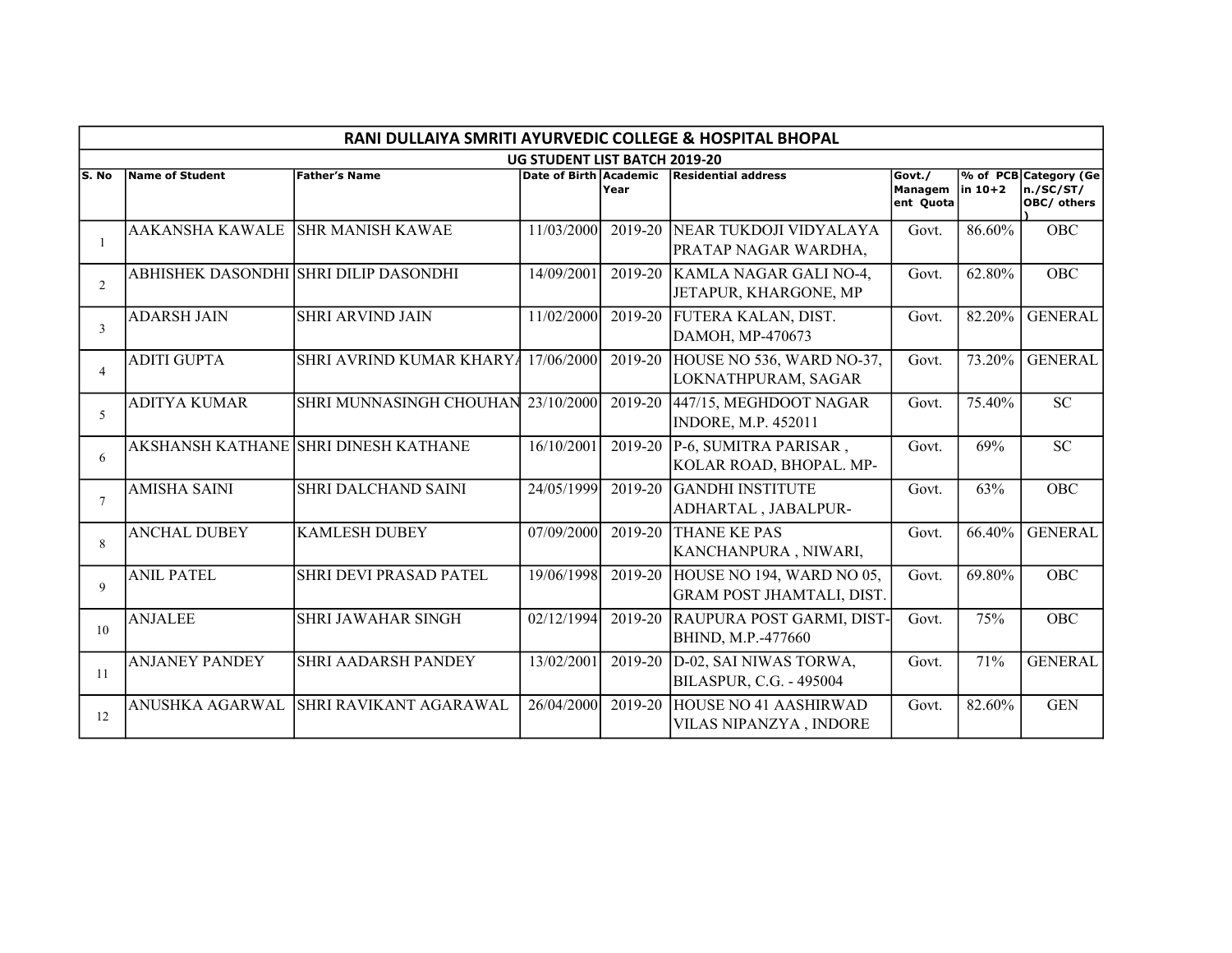| 13 | <b>ASHLESHA TIWARI</b>  | SHRI PUSHPENDRA TIWARI                   | 22/08/2000 |         | 2019-20 WARD NO18, NEW BUS<br><b>STAND ROAD, NEAR BABLU</b> | Govt. | 76.60% | <b>GENERAL</b> |
|----|-------------------------|------------------------------------------|------------|---------|-------------------------------------------------------------|-------|--------|----------------|
| 14 | <b>AYESHA ARIF</b>      | <b>SHRI ARIF AHMAD</b>                   | 03/06/2000 | 2019-20 | 240, AHMEDPUR TEHSIL-<br>SHYAMPUR, DIST-SEHORE,             | Govt. | 62%    | OBC            |
| 15 |                         | AYUSH KUMAR GARG SHRI GANDESH KUMAR GARG | 23/01/2001 |         | 2019-20 TEJAJI CHOWK TARANA,<br>DIST: UJJAIN, M.P. - 456665 | Govt. | 73%    | <b>GENERAL</b> |
| 16 |                         | AYUSHI MOOLCHANDASHRI B.D. MOOLCHANDANI  | 01/09/1999 | 2019-20 | <b>VILLAGE AND POST</b><br>AMARPUR, THE.- DINDURI,          | Govt. | 77.20% | <b>GENERAL</b> |
| 17 | <b>BHAVANA PATIDAR</b>  | <b>SHRI SURESH PATIDAR</b>               | 14/04/1999 | 2019-20 | H. NO. C- 69, WARD NO- 04,<br>GRAM-GAURIDHAM, THE. &        | Govt. |        | <b>OBC</b>     |
| 18 | <b>BHUMIKA SHARMA</b>   | SHRI RAJESH SHARMA                       | 01/06/1999 | 2019-20 | A-36, SHIV VIHAR COLONY,<br><b>GWALIOR, M.P.-474004</b>     | Govt. | 85.80% | <b>GENERAL</b> |
| 19 |                         | CHANCHAL KUSHWAHSHRI BHAWANI SHANKAR     | 21/11/1999 | 2019-20 | PANT NAGAR, WARD-<br>BHAGRAJ ROAD SAGAR, MP-                | Govt. | 57%    | <b>OBC</b>     |
| 20 | DEV DHOLPURIYA          | SHRI RAM SINGH DHOLPURIYA                | 28/08/1999 | 2019-20 | 71, PACHUNKAR COLONY,<br>DEWAS, M.P., 455001                | Govt. | 67.20% | OBC            |
| 21 | <b>DEVESHI PATIDAR</b>  | <b>SHRI LALJI PATIDAR</b>                | 19/10/1696 | 2019-20 | G-4, COLLEGE COLONEY<br>MANWAR, DHAR, M.P.- 454446          | Govt. | 68%    | OBC            |
| 22 | <b>GAURI DUBEY</b>      | <b>SHRI PANKAJ DUBEY</b>                 | 22/08/1998 |         | 2019-20 NEAR MALIK COMPLEX, KAJI<br>TOLA, KANNAUT, U.P. -   | Govt. | 83.40% | <b>GENERAL</b> |
| 23 | <b>HARDIK GAUTAM</b>    | SHRI MEGHRAJ GAUTAM                      | 09/11/1999 | 2019-20 | WARD NO-08, SONBA TOCA,<br>MURJHAD, WARASEONI,              | Govt. | 69.60% | <b>OBC</b>     |
| 24 | <b>HARSHIKA RATHORE</b> | <b>SHRI PREMCHAND RATHORE</b>            | 17/03/2000 |         | 2019-20 UCHAWAD DEB BLOCK-<br>ANJAD, DIST. BARWANI,-        | Govt. | 76%    | <b>OBC</b>     |
| 25 | <b>HEMANT DOLIYA</b>    | SHRI AATMARAM DOLIYA                     | 27/02/1999 | 2019-20 | <b>MHOW NEEMUCH ROAD</b><br>SADARPUR, DIST-DHAR,            | Govt. | 49.40% | <b>OBC</b>     |
| 26 | <b>HEMANT SHARMA</b>    | SHRI YOGESH SHARMA`                      | 04/01/1999 | 2019-20 | HOUSE NO. 191, GUDBEL,<br>TEHSEEL-KANNOD, DIST-             | Govt. | 84%    | <b>GENERAL</b> |
| 27 |                         | HIMANSHI SURANA JA SHRI BALWANT SURANA   | 03/07/2000 | 2019-20 | <b>SURANA CLINIC, NEAR</b><br>HANUMAN MANDIR,               | Govt. | 72%    | <b>GENERAL</b> |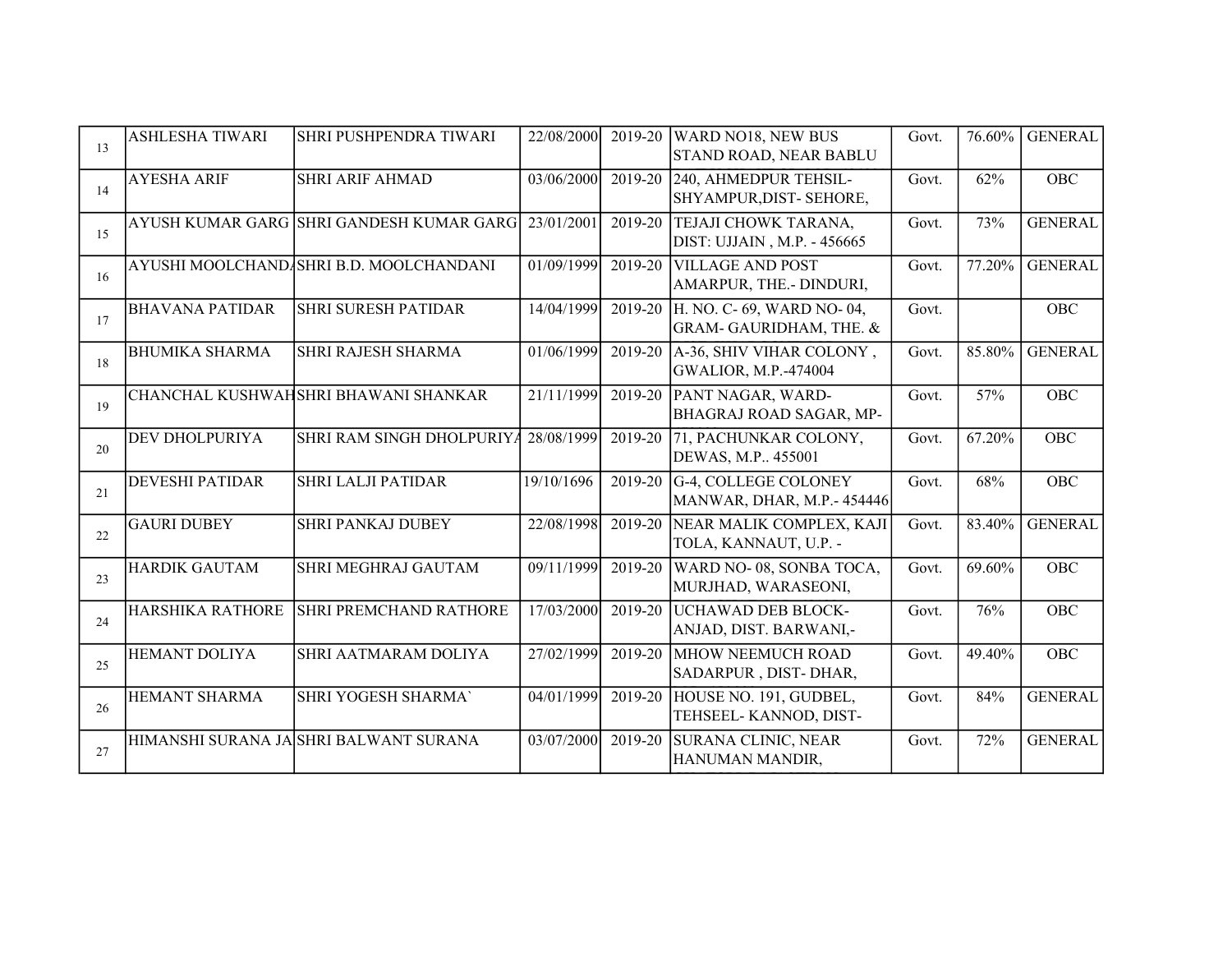| 28 | <b>HIMANSHU RATHOD</b>  | SHRI SURESHCHANDRA RATH 05/06/2000                   |            | 2019-20   | H.NO. 19, WARD NO. 08, DR.<br><b>SHYAMA PRASAD</b>        | Govt. | 80.20% | OBC             |
|----|-------------------------|------------------------------------------------------|------------|-----------|-----------------------------------------------------------|-------|--------|-----------------|
| 29 | ISHITA JAISWAL          | SHRI SHAILENDRA JAISWAL                              | 19/04/2000 | 2019-20   | VILLAGE SUNDREL, THE-<br>DHARMAPURI, DIST. DHAR,          | Govt. | 76%    | <b>OBC</b>      |
| 30 | <b>JAY SANPARA</b>      | SHRI RAMESH SANPARA                                  | 27/02/1998 | 2019-20   | VILLAGE- GULATI, POST-<br>BALIPUR, THE.- MANAWAR,         | Govt. | 58%    | <b>OBC</b>      |
| 31 | <b>JUHEE KUMARI</b>     | <b>SHRI KISHOR KUMAR</b>                             | 21/08/1999 | 2019-20   | POST-RANKA, DIST-<br>GARHLIA, JHARKHAND-                  | Govt. | 73%    | <b>OBC</b>      |
| 32 | <b>KAMINI MASKARE</b>   | SHRI DHANRAJ MASKARE                                 | 26/03/1999 | 2019-20   | VILL. CHIKHALI, POST-<br>BAHELA, THE-LANJI, DIST.         | Govt. | 79%    | <b>OBC</b>      |
| 33 | <b>KAPIL PAL</b>        | SHRI SURESH PAL                                      | 07/12/1998 | 2019-20   | HOUSE NO64, CHOWK,<br><b>BHOJPUR ROAD,</b>                | Govt. | 66%    | <b>OBC</b>      |
| 34 |                         | KARAN PUSHKAR NAYSHRI PUSHKAR NAYAK                  | 25/03/1999 | 2019-20   | 10, MALIPURA DAULAT<br>GANJ, UJJAIN-456001                | Govt. | 72.20% | <b>OBC</b>      |
| 35 | <b>KARTIK SHARMA</b>    | SHRI MUNNALAL SHARMA                                 | 13/07/2002 | 2019-20   | SHIVAJI NAGAR WARD NO-3,<br>SILWANI, DIST, RAISEN, M.P. - | Govt. | 79.80% | <b>GENERAL</b>  |
| 36 |                         | KHUSHBOO MALVIYA SHRI VINOD KUMAR MALVIYA 24/04/2000 |            | 2019-20   | MIG-31, SHIV KALP COLONY<br><b>AYODHYA BY PASS ROAD</b>   | Govt. | 54.80% | <b>SC</b>       |
| 37 | KHUSHBOO SINHA          | <b>SHRI VIJAY RANJAN</b>                             | 17/07/1996 | 2019-20   | AT POST-MAJHAUR, DIST.<br>SITAMARHI, P.S. NANPUR,         | Govt. | 68.80% | <b>GENERAL</b>  |
| 38 | KHUSHBU MASANI          | SHRI SUNIL KUMAR MASANI                              | 15/03/1999 | $2019-20$ | <b>GARDEN NO 106, GUPTA</b><br>COMPOUND, LUNIYAPURA,      | Govt. | 79.20% | $\overline{SC}$ |
| 39 | <b>KHUSHI JAIN</b>      | SHRI ARVIND KUMAR JAIN                               | 22/12/2000 | 2019-20   | 1281, NEAR JAIN MANIDR<br>BABINA CANTT, JHANSI,           | Govt. | 72%    | <b>GENERAL</b>  |
| 40 | <b>KIRTI SABLE</b>      | SHRI RAJENDRA KUMAR SABL                             | 12/06/2002 | 2019-20   | LIG-1663B, RAJEEV NAGAR<br><b>AYODHYA BY PASS ROAD,</b>   | Govt. | 84.80% | <b>OBC</b>      |
| 41 | <b>KRATI TIWARI</b>     | PANKAJ TIWARI                                        | 18/07/2001 | 2019-20   | FLAT NO 304, AAMRA<br>ESTATE COLONY, NEAR FINE            | Govt. | 67%    | <b>GENERAL</b>  |
| 42 | <b>KRATIKA UPADHYAY</b> | <b>SHRI RAKESH UPADHYAY</b>                          | 25/06/2000 | 2019-20   | 47 A Jawahar Colony Jhalawar<br>Rajasthan                 | Govt. | 87%    | <b>GEN</b>      |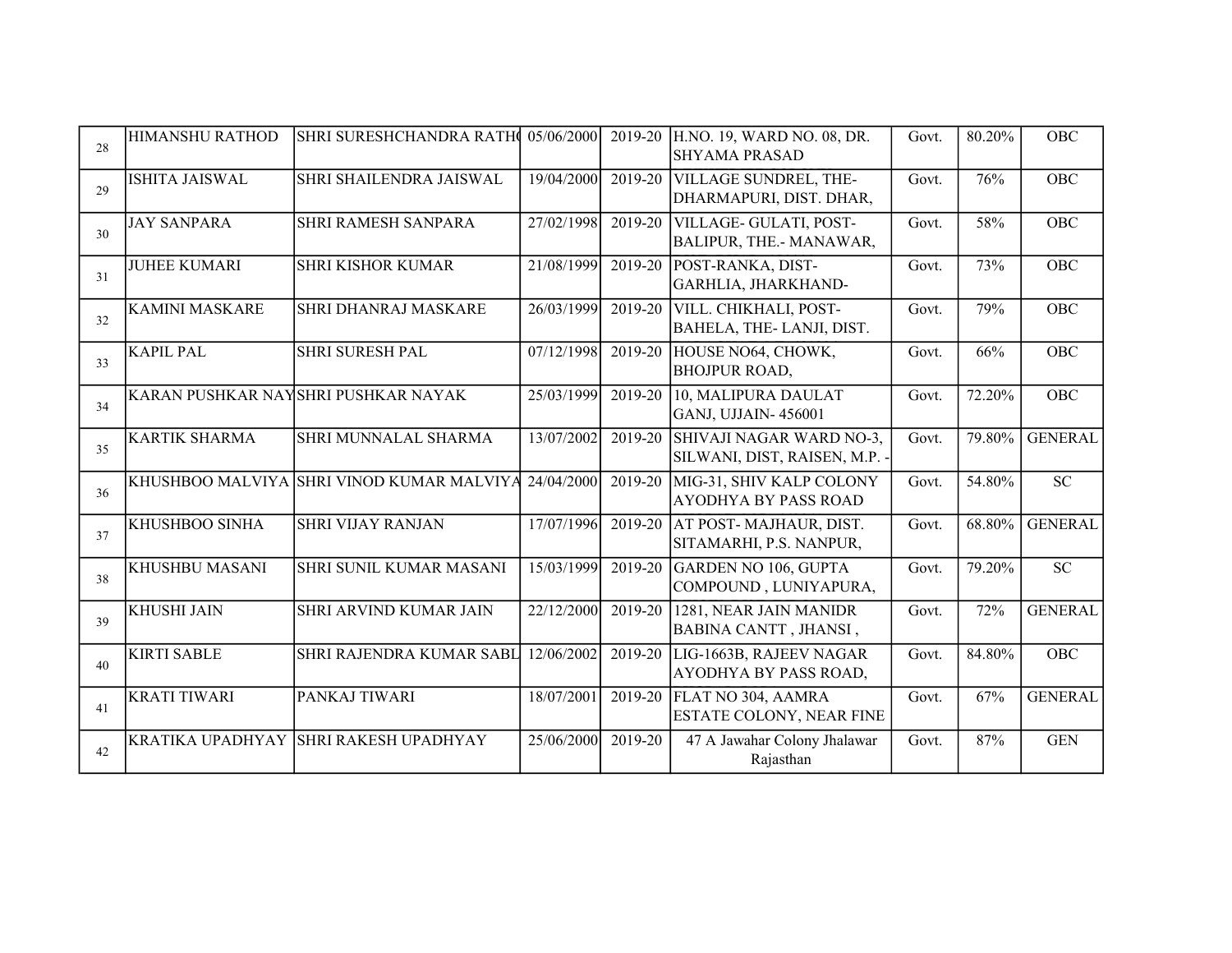| 43 | <b>KRIPAL SISODIYA</b>              | SHRI SAJAN SINGH SISODIYA    | 04/02/2001 | 2019-20 | WARD NO-09, HOUSE NO-276,<br>POST- SULGAON, THE-          | Govt. | 66.60% | <b>GEN</b>     |
|----|-------------------------------------|------------------------------|------------|---------|-----------------------------------------------------------|-------|--------|----------------|
| 44 | LOKESH KUMAR PATL SHRI RAMESH PATLE |                              | 29/07/1997 | 2019-20 | H. NO. 201, VILL-<br>DALDONGRI, THE. TIRORA,              | Govt. | 84.80% | OBC            |
| 45 | <b>MAHENDRA MEENA</b>               | <b>SHRI ASHOK MEENA</b>      | 24/11/1997 | 2019-20 | HOUSE NO-6, WARD NO-14,<br><b>BHIMPURA DEHRAWAL,</b>      | Govt. | 59.60% | OBC            |
| 46 | <b>MANSI SINGH</b>                  | <b>SHRI RAM SUBHAG SINGH</b> | 04/08/2000 | 2019-20 | <b>BNPG COLLEGE, RATH,</b><br>HAMIRPUR, DIST. U.P.-910431 | Govt. | 82%    | <b>GENERAL</b> |
| 47 | <b>MAYANK PRAJAPATI</b>             | <b>SHRI ASHOK KUMAR</b>      | 12/02/1999 | 2019-20 | VILL.- RAIPURI, POST-<br>BIRAURA, DIST-MIRZAPUR-          | Govt. | 65%    | <b>OBC</b>     |
| 48 | <b>MEDHA VERMA</b>                  | SHRI JITENDRA VERMA          | 29/12/2000 | 2019-20 | C/O JITENDRA VERMA AT<br>POST - JHALLAR, THE .-           | Govt. | 75.20% | OBC            |
| 49 | <b>MILIND RAUT</b>                  | <b>SHRI PANDHARIJI RAUT</b>  | 28/03/1999 | 2019-20 | <b>VILLAGE TEEGAON THE-</b><br>PANDHURNA, DIST.           | Govt. | 66%    | OBC            |
| 50 | МОНІТ РАТНАК                        | SHRI RAMGOPAL PATHAK         | 13/11/1998 | 2019-20 | 75-A, NAVEEN NAGAR<br>AISHBAGH, BHOPAL, M.P.-             | Govt. | 82.60% | <b>GENERAL</b> |
| 51 | <b>MOUSAM BORKAR</b>                | <b>SHRI PRANHANS BORKAR</b>  | 17/02/2000 | 2019-20 | WARD NO-8, KHARKHADI,<br>BALAGHAT, MP-481335              | Govt. | 65%    | ${\rm SC}$     |
| 52 | NANDINI DHAKAD                      | SHRI HARI SINGH DHAKAD       | 01/05/1999 | 2019-20 | HOUSE NO 30, SHIR KRISHNA<br>PURAM COLONY NEAR            | Govt. | 69.37% | OBC            |
| 53 | <b>NARENDRA KUMAR</b>               | SHRI SHOBHARAM CHOUHAN       | 12/07/2000 | 2019-20 | <b>GRAM - GHAT PIPLIYA, POST</b><br>RANAYARA PEER, THE.   | Govt. | 85.40% | OBC            |
| 54 | <b>NAVEEN PATIDAR</b>               | <b>SHRI SANJAY PATIDAR</b>   | 26/09/1998 | 2019-20 | <b>KHARDON KALAN, THE.-</b><br>KALAPIPAL, DIST.-          | Govt. | 81.40% | <b>OBC</b>     |
| 55 | <b>NEHA RATHORE</b>                 | <b>SHRI RAMLAKHAN RATHOR</b> | 12/08/1999 | 2019-20 | <b>BHAROSHI KI DHARAMSALA</b><br>NEAR CHANDAN KI HCAKKI,  | Govt. | 84.40% | OBC            |
| 56 | NIDHI JOSHI                         | <b>SHRI VINOD JOSHI</b>      | 04/01/2000 | 2019-20 | MAHAVEER CHOUCK SUSARI<br>THE-KUKSHI, DIST-DHAR,          | Govt. | 74.40% | <b>GEN</b>     |
| 57 | <b>NIKITA DAMKE</b>                 | <b>SHRI RAMLAL DAMKE</b>     | 08/10/1999 | 2019-20 | WARD NO04, PANCHVATI<br><b>COLONU GOPALPURA ROAD</b>      | Govt. | 61.40% | ${\rm SC}$     |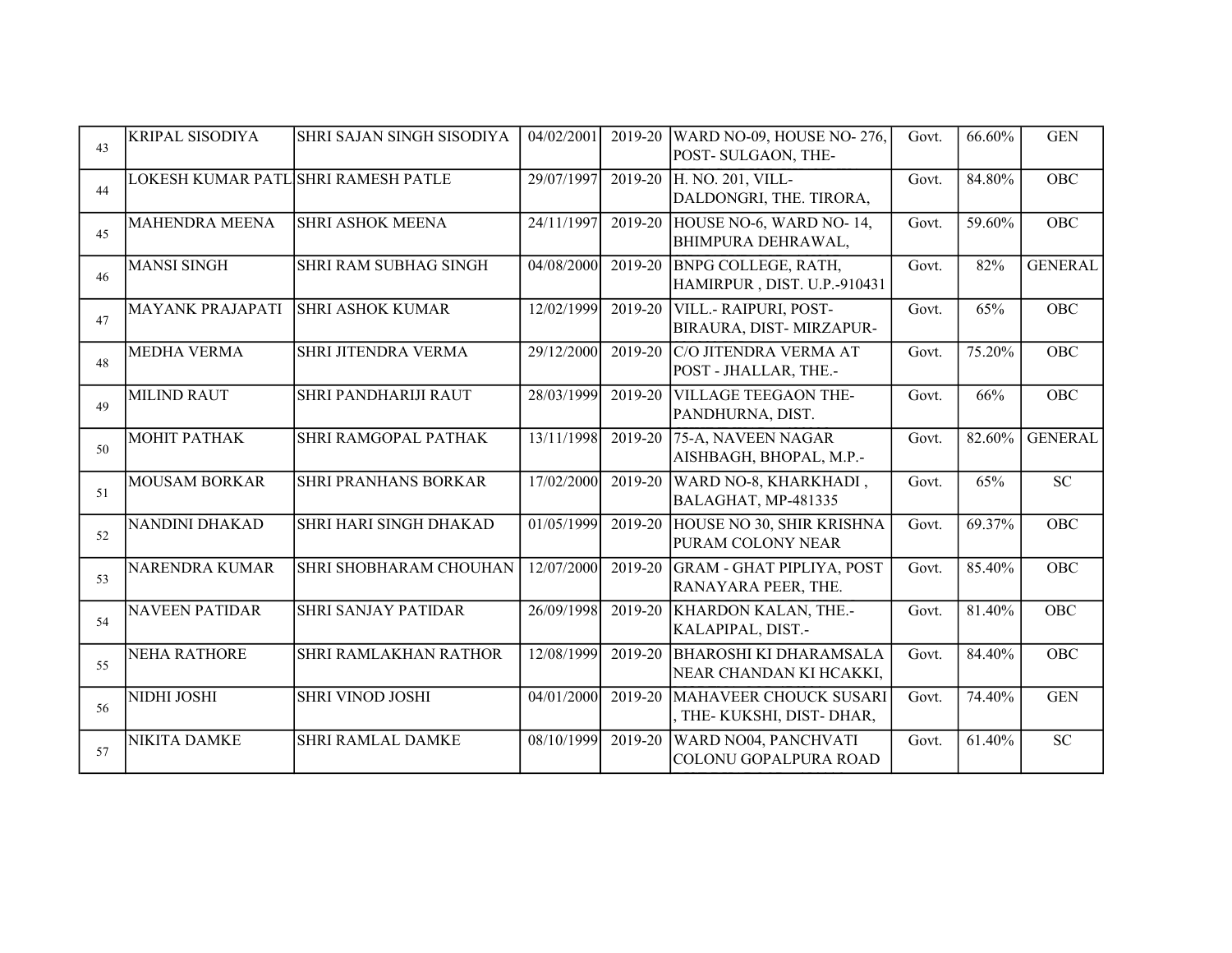| 58 |                     | NISHITA SHRIVASTAV SHRI S.K. SHRIVASTAVA | 13/08/2000 |         | 2019-20 12, ASHIRWAD COLONY,<br>KOLAR, BHOPAL-462042                                                        | Govt. | 64.60% | <b>GEN</b>     |
|----|---------------------|------------------------------------------|------------|---------|-------------------------------------------------------------------------------------------------------------|-------|--------|----------------|
| 59 |                     | OJASVA ARPIT KUMARSHRI SABULAL DHURVE    | 01/06/1999 |         | 2019-20 AT POST BIJORI, THE-TAMIA,<br>DIST-CHINDWARA,                                                       | Govt. | 60.80% | <b>ST</b>      |
| 60 | PARUL VERMA         | <b>SHRI C.L. AHIRWAR</b>                 | 03/03/2000 | 2019-20 | c/o, arshad haidri, shivam nagar,<br>jayarat naka, seoni, m.p.- 480661                                      | Govt. | 69.30% | <b>SC</b>      |
| 61 |                     | PAWAR PRATIK SAHEESHRI SAHEBRAO PAWAR    | 28/04/2000 |         | 2019-20 FLAT NO. C1/17, SUNNY<br>CENTER PISADEVI ROAD,<br>AURANGABAD,<br>MAHARASHTRA - 431001               | Govt. | 72.46% | OBC            |
| 62 | PAYAL CHOUHAN       | <b>SHRI BHALA CHOUHAN</b>                | 29/03/1999 | 2019-20 | <b>BAJAR FALIYA, GRAM=-</b><br><b>BAKHATGAR, POST-</b><br>BAKHATGAR, THE-SONDWA,<br>DIST. ALIRAJPUR- 457888 | Govt. | 55.80% | <b>SC</b>      |
| 63 | PINKI AHIRWAR       | <b>SHRI DULAT SINGH</b>                  | 23/11/1989 |         | 2019-20 55, SANKAR NAGAR PALASI,<br>NEW JAIL, KAROND BHOPAL-<br>462038                                      | Govt. | 67%    | <b>SC</b>      |
| 64 | <b>POORVI MUNDE</b> | <b>SHRI RAJESH MUNDE</b>                 | 12/04/2000 | 2019-20 | <b>BEHIND OF NAGAR NIGAM,</b><br>PATHAK HOUSE, BADWAN,<br>CHHINDWARA, MP-480001                             | Govt. | 66%    | <b>GEN</b>     |
| 65 | PRACHI SINGH        | SHRI INDRA BAHADUR SINGH                 | 15/05/2000 | 2019-20 | IN FRONT OF HANUMAN<br>MANDIR, SIDHI, MP-486661                                                             | Govt. | 73.60% | <b>GENERAL</b> |
| 66 | PRADEEP GUJAR       | <b>SHRI RAMSROOP GURJAR</b>              | 13/06/1997 | 2019-20 | <b>VILLAGE BEHADI. THE.</b><br>KHATEGAON, DIST-DEWAS-<br>455339                                             | Govt. | 72%    | <b>OBC</b>     |
| 67 | PRAGATI PATIDAR     | <b>SHRI SUNIL PATIDAR</b>                | 08/10/1999 | 2019-20 | VILLAGE LIGNAGWA,<br>TEHSEEL-KUKSHI. DIST-<br>DHAR, MADHYA PRADESH-<br>454335                               | Govt. | 72.20% | OBC            |
| 68 | PRIYA BISWAS        | SHRI PRATAP KUMAR BISWAS                 | 30/05/2000 | 2019-20 | FRIENDS COLONY CANTT<br><b>GUNA, MP -473001</b>                                                             | Govt. | 71.60% | <b>GEN</b>     |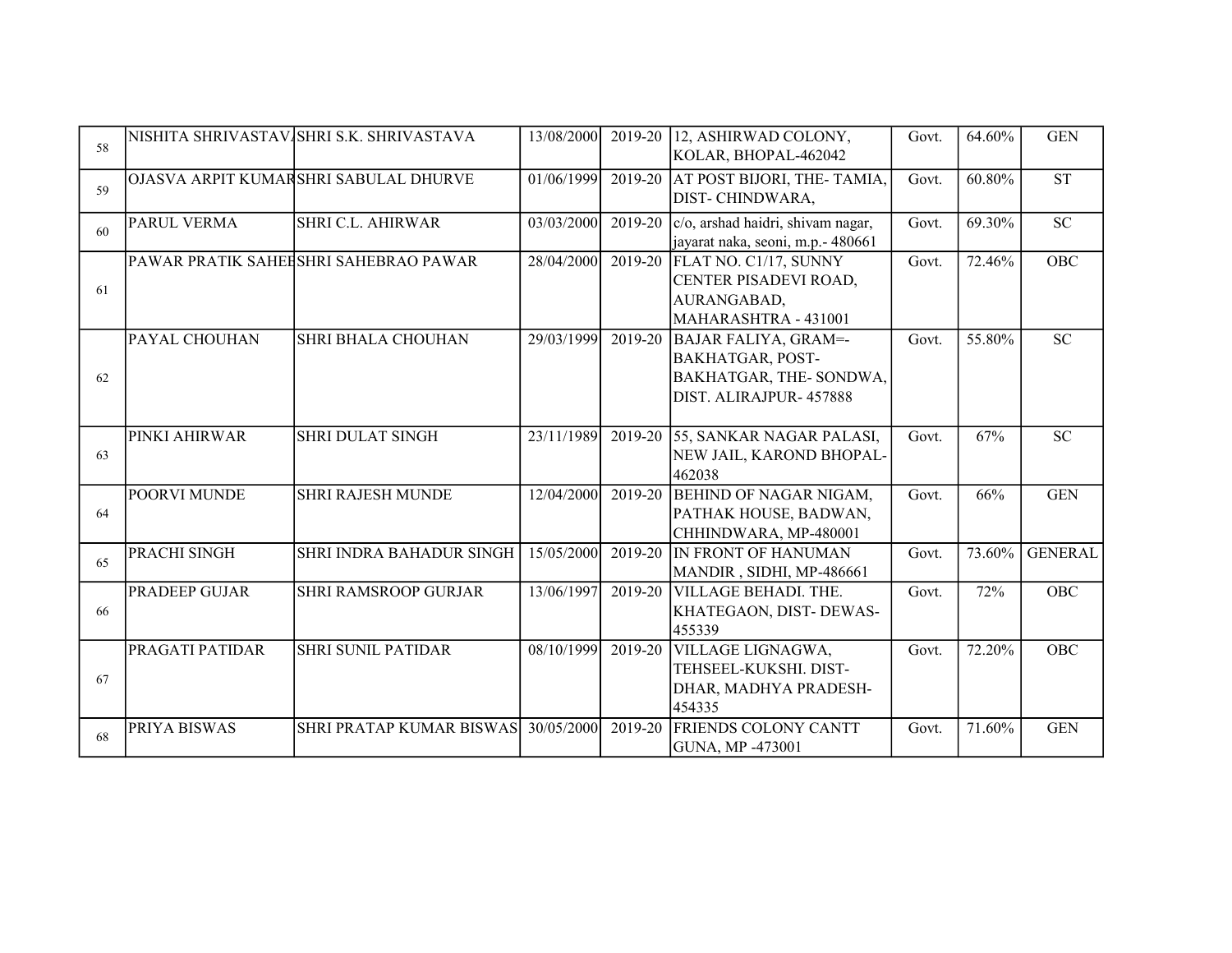|    | PRIYAL GUPTA          | <b>SHRI ANOJ GUPTA</b>              | 25/02/2000 |         | 2019-20 H. NO. 12, BHAWANI SHREE   | Govt. | 69.20% | <b>GENERAL</b> |
|----|-----------------------|-------------------------------------|------------|---------|------------------------------------|-------|--------|----------------|
| 69 |                       |                                     |            |         | PARISAR, CHATRASHAL                |       |        |                |
|    |                       |                                     |            |         | NAGAR BHEL, BHOPAL, MP             |       |        |                |
|    | <b>PRIYANKA</b>       | <b>SHRI MEHTAB SINGH</b>            | 01/01/1999 | 2019-20 | <b>VILLAGE RAUPURA, TEHSIL</b>     | Govt. | 79%    | <b>OBC</b>     |
| 70 |                       |                                     |            |         | MEHGAON, GORMI, DIST.              |       |        |                |
|    |                       |                                     |            |         | BHIND, POST GORMI, M.P.            |       |        |                |
|    | PRIYANKA SHAIYA       | SHRI PRAKASH SINGH SHAKYA           | 13/09/1999 | 2019-20 | WARD NO-3, KABIRA ROAD             | Govt. | 76%    | <b>SC</b>      |
| 71 |                       |                                     |            |         | NAHAR KI PULIYA, ASHOK             |       |        |                |
|    |                       |                                     |            |         | NAGAR (M.P.)-473331                |       |        |                |
|    | RADHIKA AGRAWAL       | SHRI RAJENDRA AGRAWAL               | 05/09/2000 |         | 2019-20 I.T.I. COLONY, GADARWARA   | Govt. | 80.40% | <b>GENERAL</b> |
| 72 |                       |                                     |            |         | DIST. NARSINGPUR, MP-              |       |        |                |
|    |                       |                                     |            |         | 487551                             |       |        |                |
|    | <b>RAHUL SANSERA</b>  | <b>SHRI MUKESH SANSERA</b>          | 15/10/1999 | 2019-20 | 42, JHANDA SERI,                   | Govt. | 62.80% | <b>OBC</b>     |
| 73 |                       |                                     |            |         | BARNAGAR, DIST. UJJAIN,            |       |        |                |
|    |                       |                                     |            |         | M.P. - 456771                      |       |        |                |
|    | <b>RAJNISH PANDEY</b> | <b>SHRI RAKESH PANDEY</b>           | 01/09/2000 |         | 2019-20 HOUSE NO 4, GAYATRI        | Govt. | 78.80% | <b>GENERAL</b> |
|    |                       |                                     |            |         | VILLA, NEAR MAHARISHI              |       |        |                |
| 74 |                       |                                     |            |         | VIDHYA MANDIR, MANGLA              |       |        |                |
|    |                       |                                     |            |         | BIHSPUR, CHATTISGARH-              |       |        |                |
|    |                       |                                     |            |         | 495001                             |       |        |                |
| 75 | <b>RISHABH JATAV</b>  | SHRI RAKESH ROSHAN JATAV 01/01/2001 |            | 2019-20 | CHATRAPATI NAGAR, JUZUR,           | Govt. | 73%    | <b>SC</b>      |
|    |                       |                                     |            |         | REWA, M.P.-486001                  |       |        |                |
|    | <b>RIVI NAMDEO</b>    | <b>SHRI VIVEK NAMDEO</b>            | 15/01/2000 |         | 2019-20 23, DK, DEVSTHALI, NEAR    | Govt. | 78%    | <b>GENERAL</b> |
| 76 |                       |                                     |            |         | DANAPANI RESAURANT, E-8,           |       |        |                |
|    |                       |                                     |            |         | ARERA COLONY,                      |       |        |                |
|    |                       |                                     |            |         | BHOPAL(PHASE-1) 462039             |       |        |                |
|    | <b>SAGAR RAI</b>      | <b>SHRI GOVIND RAI</b>              | 05/08/1999 |         | 2019-20 H.NO. 88M, MAIN ROAD DOBI. | Govt. | 60%    | <b>OBC</b>     |
|    |                       |                                     |            |         | THE. BUDHNI, DIST - SEHORE.        |       |        |                |
| 77 |                       |                                     |            |         | MP-4665549-6, SUMITRA              |       |        |                |
|    |                       |                                     |            |         | PARISAR, KOLAR ROAD,               |       |        |                |
|    |                       |                                     |            |         | BHOPAL, MP-462042                  |       |        |                |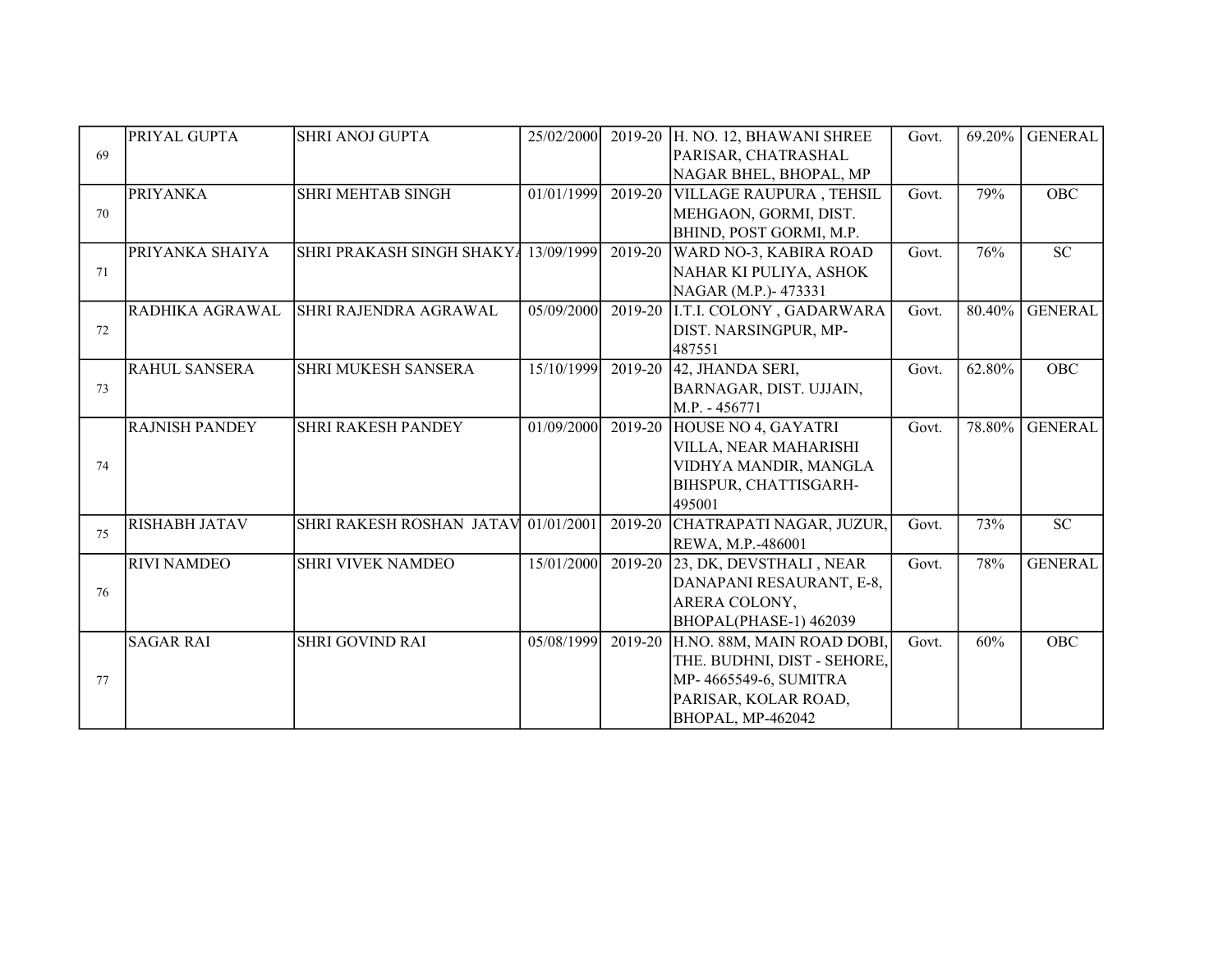| 78 | <b>SAKSHI NAMDEV</b>                | <b>SHRI CHANDRESH NAMDEV</b>         | 07/07/2000 | 2019-20     | <b>BLOCK OF RAMJANKI</b><br><b>MANDIR CHACHODA ROAD</b><br>BINAGANJ, THE. CHACHODA<br>DIST. GUNA, M.P. | Govt. | 80%    | OBC            |
|----|-------------------------------------|--------------------------------------|------------|-------------|--------------------------------------------------------------------------------------------------------|-------|--------|----------------|
| 79 | <b>SANCHITA VERMA</b>               | SHRI UMESH KUMAR VERMA               | 31/05/1998 | $2019 - 20$ | <b>BRINDVAN NAGAR, SAMAN</b><br>WARD NO-15, REWA, M.P.-<br>486001                                      | Govt. | 55.60% | <b>SC</b>      |
| 80 | SANDESH BADGUJAR SHRI NAVAL         |                                      | 27/08/1999 | 2019-20     | <b>BAJAR CHOUK BALWADI,</b><br>TEHSEEL-WARLA, DIST-<br><b>BARWANI-451666</b>                           | Govt. | 81.60% | <b>OBC</b>     |
| 81 | SARVESH VIJAY GHAT SHRI VIJAY GHATE |                                      | 18/08/2000 | 2019-20     | <b>BANG-LAYOUT, RADHA</b><br>NAGRI, DIGRASI, THE .-<br>DIGRAS, DIST - YAVATMAL,<br>MAHARASHTRA, 445203 | Govt. | 67.23% | OBC            |
| 82 | <b>SHIFA KHAN</b>                   | SHRI MOHAMMAD ZIBRAIL                | 20/08/1999 | 2019-20     | MOTE KA MOHALLA,<br>TIKAMGARH, M.P.-472001                                                             | Govt. | 73.60% | <b>GENERAL</b> |
| 83 | <b>SHIVAM PATIDAR</b>               | <b>SHRI SURESH PATIDAR</b>           | 03/01/2001 | 2019-20     | WARD NO 03, KACHHERI<br>MOHALLA, BERCHHA,<br>SHAJAPUR, MADHYA<br>PRADESH, DIST. SHAJAPUR-<br>465110    | Govt. | 74.20% | OBC            |
| 84 | <b>SHIVANI SHARMA</b>               | SHRI MUKESH KUMAR SHARM 08/06/2000   |            | 2019-20     | A.B. ROAD GOPAL MANDIR<br>VILLAGE AWAN, GUNA M.P.<br>473226                                            | Govt. | 77.80% | <b>GENERAL</b> |
| 85 | <b>SHREYA TRIPATHI</b>              | SHRI PRADEEP KUMAR TRIPAT 13/07/2001 |            | 2019-20     | SR. LIG 460, VINDHYA VIHAR<br>COLONY PADRA REWA, MP-<br>486001                                         | Govt. | 66.60% | <b>GENERAL</b> |
| 86 | <b>SHRUTI SHARMA</b>                | SHRI RATNESH SHARMA                  | 24/07/2001 | 2019-20     | WARD NO 15, RAM MADIR<br>ROAD KATANGI, BALAGHAT,<br>M.P.-481445                                        | Govt. | 84.40% | <b>GENERAL</b> |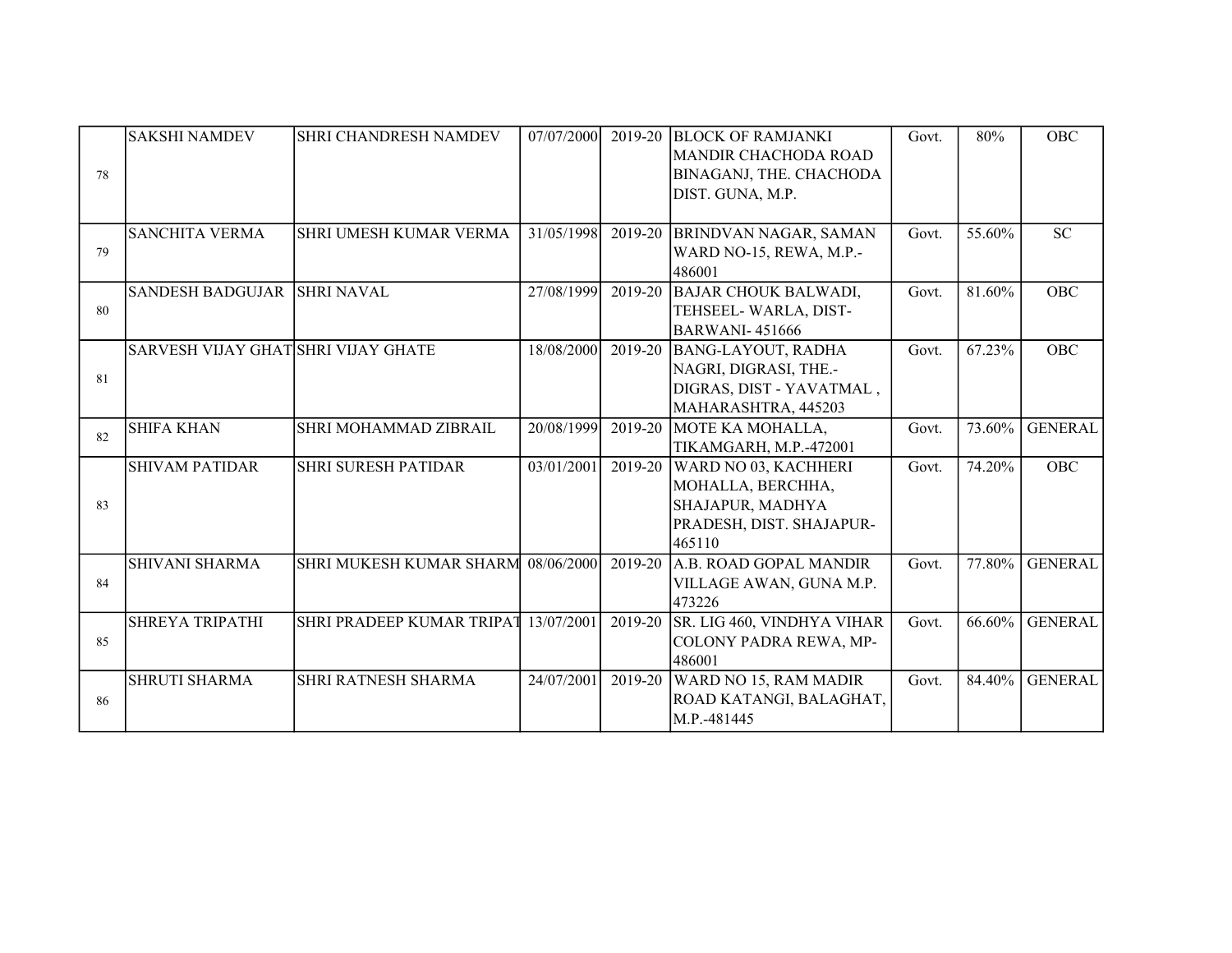|    | <b>SHRUTI TIWARI</b>    | <b>SHRI RAJESH PRASAD TIWARI</b>           | 11/02/2001 | 2019-20 | WARD NO 10, NAGAR                             | Govt. | 83%    | <b>GENERAL</b> |
|----|-------------------------|--------------------------------------------|------------|---------|-----------------------------------------------|-------|--------|----------------|
| 87 |                         |                                            |            |         | PANCHAYAT- SEMARIYA,                          |       |        |                |
|    |                         |                                            |            |         | TEHSIL - SEMARIYA,<br><b>CIDMOLID DEWA MD</b> |       |        |                |
|    | <b>SHUBHAM PATEL</b>    | <b>SHRI KANHIYALAL PATEL</b>               | 10/07/1999 | 2019-20 | VILLAGE - KANKADDA, POST-                     | Govt. | 76.20% | <b>GENERAL</b> |
| 88 |                         |                                            |            |         | BHONRASA, DEWAS-455115                        |       |        |                |
|    | <b>SHUBHAM SONI</b>     | <b>SHRI NANDKISHORE</b>                    | 08/02/1999 |         | 2019-20 JAIN MANDIR KE PASS,                  | Govt. | 75.40% | <b>OBC</b>     |
| 89 |                         |                                            |            |         | MALTHONE DIST. SAGAR, MP-<br>470441           |       |        |                |
| 90 |                         | SIDDHARTH KSHATRI SHRI SANJAY KUMAR KSHATR | 04/03/1999 | 2019-20 | DADU MOHALLA AZAD                             | Govt. | 68.80% | <b>SC</b>      |
|    |                         |                                            |            |         | WARD SEONI, M.P.-480661                       |       |        |                |
|    | <b>SOURABH SAHU</b>     | <b>SHRI OMPRAKSH SAHU</b>                  | 18/02/2000 | 2019-20 | VILL. POST KHULRI, THE-                       | Govt. | 74%    | <b>OBC</b>     |
| 91 |                         |                                            |            |         | GADARWARA, DIST.                              |       |        |                |
|    |                         |                                            |            |         | NARSINGHPUR, MP-487441                        |       |        |                |
|    | <b>SUBHASHINI SARAF</b> | <b>SHRI VIKAS SARAF</b>                    | 17/04/2000 | 2019-20 | PARAS TALKIES BADA                            | Govt. | 6904%  | <b>OBC</b>     |
| 92 |                         |                                            |            |         | <b>BAZAR, BARIYAGHAT WARD</b>                 |       |        |                |
|    |                         |                                            |            |         | SAGAR, (M.P.)-470002                          |       |        |                |
|    | <b>SUMAN NAGAR</b>      | <b>SHRI BADRILAL NAGAR</b>                 | 15/12/2000 | 2019-20 | <b>BAISANA, THE.</b>                          | Govt. | 82.20% | <b>OBC</b>     |
| 93 |                         |                                            |            |         | NARSINGHGARH. DIST.                           |       |        |                |
|    |                         |                                            |            |         | <b>RAJGARH, 465685</b>                        |       |        |                |
|    | <b>SUMIT KUMAR</b>      | SHRI RAMESH KUMAR SINHA                    | 12/02/1998 | 2019-20 | MAHARANI ROAD, NAI                            | Govt. | 63.20% | <b>GEN</b>     |
| 94 |                         |                                            |            |         | GODAM, GAYA, BIHAR,                           |       |        |                |
|    |                         |                                            |            |         | 823002                                        |       |        |                |
|    | <b>TUSHAR AWASTHI</b>   | <b>SHRI RAKESH AWASTHI</b>                 | 14/02/1999 | 2019-20 | 5/68, SECTOR-5, JANKIPURAM                    | Govt. | 79%    | <b>GENERAL</b> |
| 95 |                         |                                            |            |         | EXTENSION, LUCKNOW, U.P.                      |       |        |                |
|    |                         |                                            |            |         | 226031                                        |       |        |                |
|    | <b>TWINKLE SATPUTE</b>  | <b>SHRI BABU RAO SATPUTE</b>               | 03/11/1999 | 2019-20 | $505$ , C-SECTOR,                             | Govt. | 78%    | OBC            |
| 96 |                         |                                            |            |         | <b>SARVDHARAM KOLAR ROAD</b>                  |       |        |                |
|    |                         |                                            |            |         | <b>BHOPAL-462042</b>                          |       |        |                |